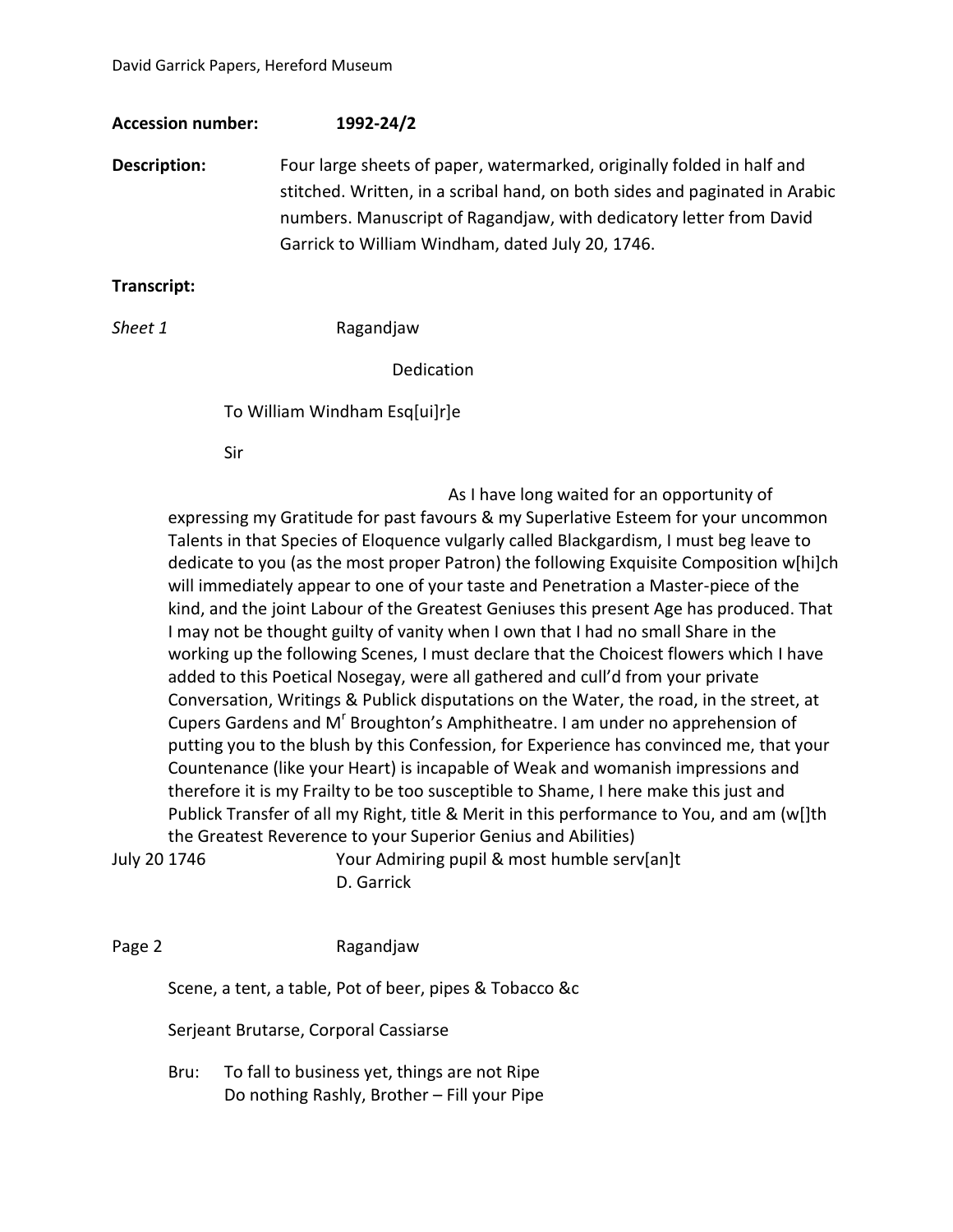- Cass: Now Serj[ean]t Brutarse, how came it to pass, When I sent to'ye, you bade me kiss your A-e?
- Bru: I bid you kiss my Arse! O fie! O Fie! The Man who said so, told a Cursed Lie.
- Cass: I say, I'm wrong'd Out of the Camp you've turn'd One in whose Fate Cassiarse is much Concerned: I mean Sue Chitterling the Sutler's Wife To take her Livelihood's to take her Life
- Bru: You wrong'd yourself to speak for such a bitch
- Cass: Turd on the Tongue that dares to Call her sick
- Bru: Peace Corporal Peace, She's both a Thief and Whore!
- Cass: Why say she is, and so are forty more, At such a time, to mark each nice Offence; May shew your honesty, but not your Sense
- Bru: Cassiarse, 'tis said, for all your might rout, That you yourself can Nim and Nail the Clout
- Cass: I Nail the Clout! Brutarse, let's have no Jaw, Or by the Gods, I'll make you eat your Chaw.
- Bru: And does my Quid provoke thee, Dirt and Scum? There take my Chaw, and halve it with your Strum.
- Cass: A Strum! Ye Gods! And can I bear these Wrongs?
- Bru: I wou'd not touch her with a pair of Tongs: I say, a Common Strum, a Brimstone Bitch – Thro' her the Private men have got the Itch

The Taint

Page 3: The Taint that spreads among the Drummers too Whose scratching Pauses interrupt Tattoo; Fame tells the News, and all, with Gibes and Sneers, Laugh in their Sleeves, and cry. Scotch Fusileers From North to south it flies, from East to West, And you they say, can fiddle with the Rest. Nay, Stare not, Cassiarse, like a Stucken pig,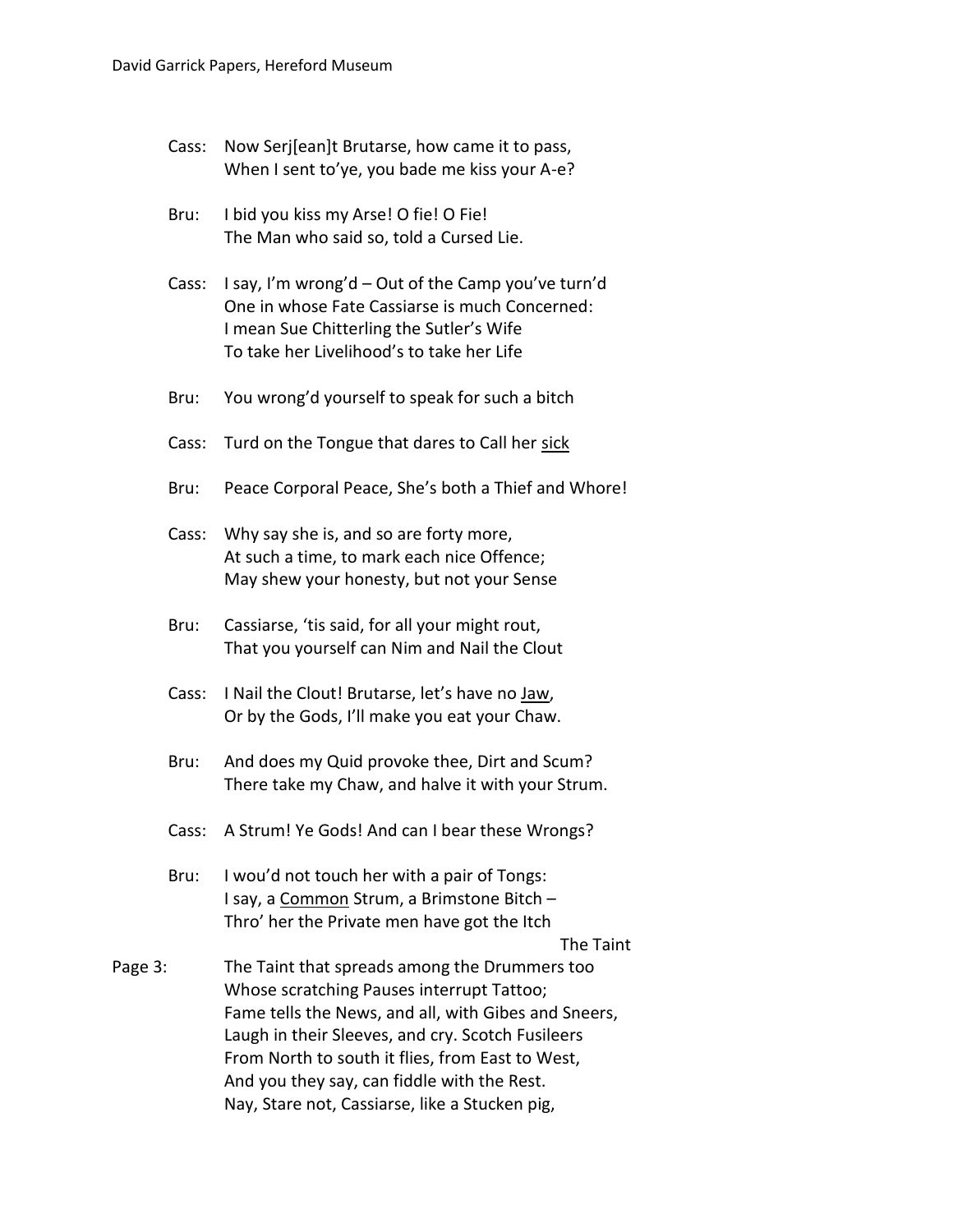I still am Brutarse – were you twice as Big.

- Cass: It is a Lye, a Damn'd confounded Lye.
- Bru: And if it be, You have't as cheap as I.
- Cass: Must I be consumed because Rumour blabs?
- Bru: 'Tis true I smell the brimstone, & see the Scales Corporal , I know, for all your Oaths and Damns Sue brib'd your Love by gingerbread and Drams You first turn'd beast, then wallow'd in the sty, And Virtue Slumber'd while you Bung'd your Eye. Shall we with Bunters Pig? Shall one of Us, For as much Gin, as may be swallow'd  $-$  thus  $-$ Shall we be mark'd with Low and Highland Rott, And ev'ry stranger take us for a Scott? I'd rather be an Ass, and bray at Nix, Than ride and Claw myself in Coach and six.
- Cass: Bray not at me for all your Ears and Hoofs, That I'm the better Man I've many Proofs.
- Bru: Go to, you are not, Cassiarse –
- Cass: ----------------------------------------- But I am Beware, for Cassiarse cannot take a Bam.
- Bru: Your Threats I mind not, for I'll take my Death; Your words pass by me, as your stinking Breath, Which I respect not.
- Cass: Ye Gods! Ye Gods! Why thus is Cassiarse curst? Bru:
- Page 4:Bru: Swear on, Swear on, ad Swagger till you burst. When e'er you please to Stale, am I to Whistle, Or cry, God bless your Arse, if you but fizzle? When e'er you please to Fart, or belch or snivel, Am I to catch the Stench and lick the Drivel? I am not pot, tho' you're a blackars'd Kettle, And you shall find you've piss'd upon a Nettle.
	- Cass: Pis'd in a Bandbox! say what e'er you can, I am, and ever was the Better Man;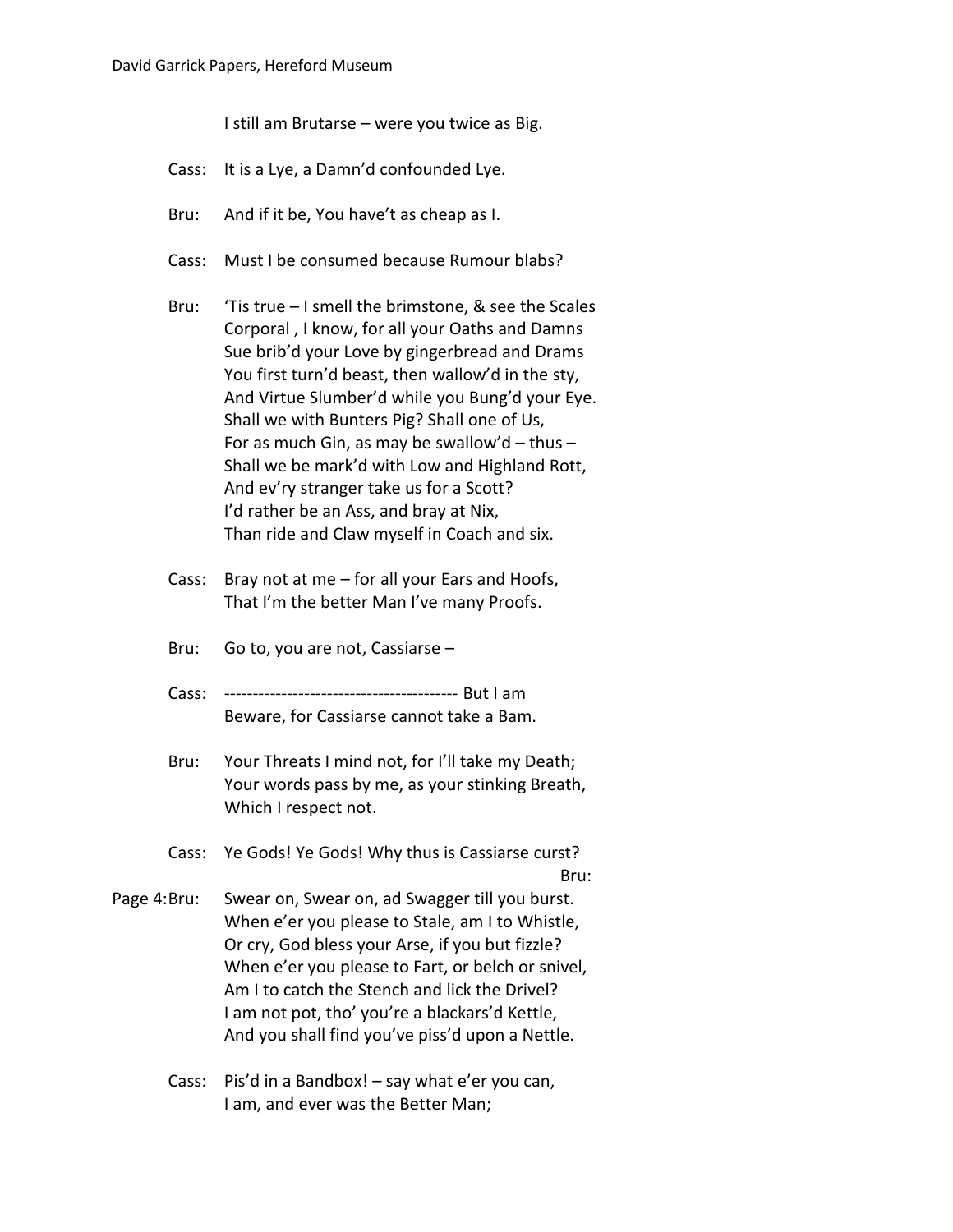I count my Sufferings by my thousand Sores, And prove my Credit by these Ginshop Scores. Thou canst not tick for Meg –

| Bru:  |                                                                                                  |  |
|-------|--------------------------------------------------------------------------------------------------|--|
|       | Then take the fry of my fist and Leg.                                                            |  |
| Cass: | Had you but hurt me, I had kick'd again;                                                         |  |
|       | But frequent kickings make thy kickings vain.                                                    |  |
| Bru:  | Now who's the better Man, or you or I?                                                           |  |
| Cass: | I never said such words ---------------                                                          |  |
| Bru:  | Brother you Lye.                                                                                 |  |
|       | Come, come, remember Tyburn, Tyburn, brother,                                                    |  |
|       | Think on your Father, Unckle, Sister, Mother;<br>Did they not swing? All swing for itching Palms |  |
|       | And wil't not thou join Staves in Guthry's Psalms.                                               |  |
|       | In Bridewell, Pillory, Newgate you have been,                                                    |  |
|       | And Foregin Parts for seven long Years have seen;                                                |  |
|       | Deviel has sworn the Gallows groans for Thee                                                     |  |
| Cass: | Brutarse no more - Ha! Here! What is't I see?                                                    |  |
|       | The Cart, Jack Ketch, the Halter and the Tree!                                                   |  |
|       | I shake as when the Gods are Farting thunder,                                                    |  |
|       | First Roar; then Cry & bully - like, knockunder.                                                 |  |
| Bru:  | Can Cassiarse own so much - shake hands - embrace -                                              |  |
|       | I'd kiss you too, but for thy nasty Face<br>Cass:                                                |  |
|       |                                                                                                  |  |
|       | Page 5: Cass: O Brutarse, Brutarse ---------                                                     |  |
| Bru:  | ----------------------------- Cassiarse, what's the Matter?                                      |  |
| Cass: | Why won't you let me, Foe & Friend, bespatter,                                                   |  |
|       | When well you know my Mother was a Scold                                                         |  |
|       | And both Grey Pease and Wallfleet Oysters sold?                                                  |  |
| Bru:  | Then Cassiarse, when you Sweare and rant & gun,                                                  |  |
|       | I'll think ye' a brawling Bastard, & ha' done                                                    |  |

Cassiarse, O let us not with Dry Lips part – Some Ale and Brandy, boy – let's have a Quart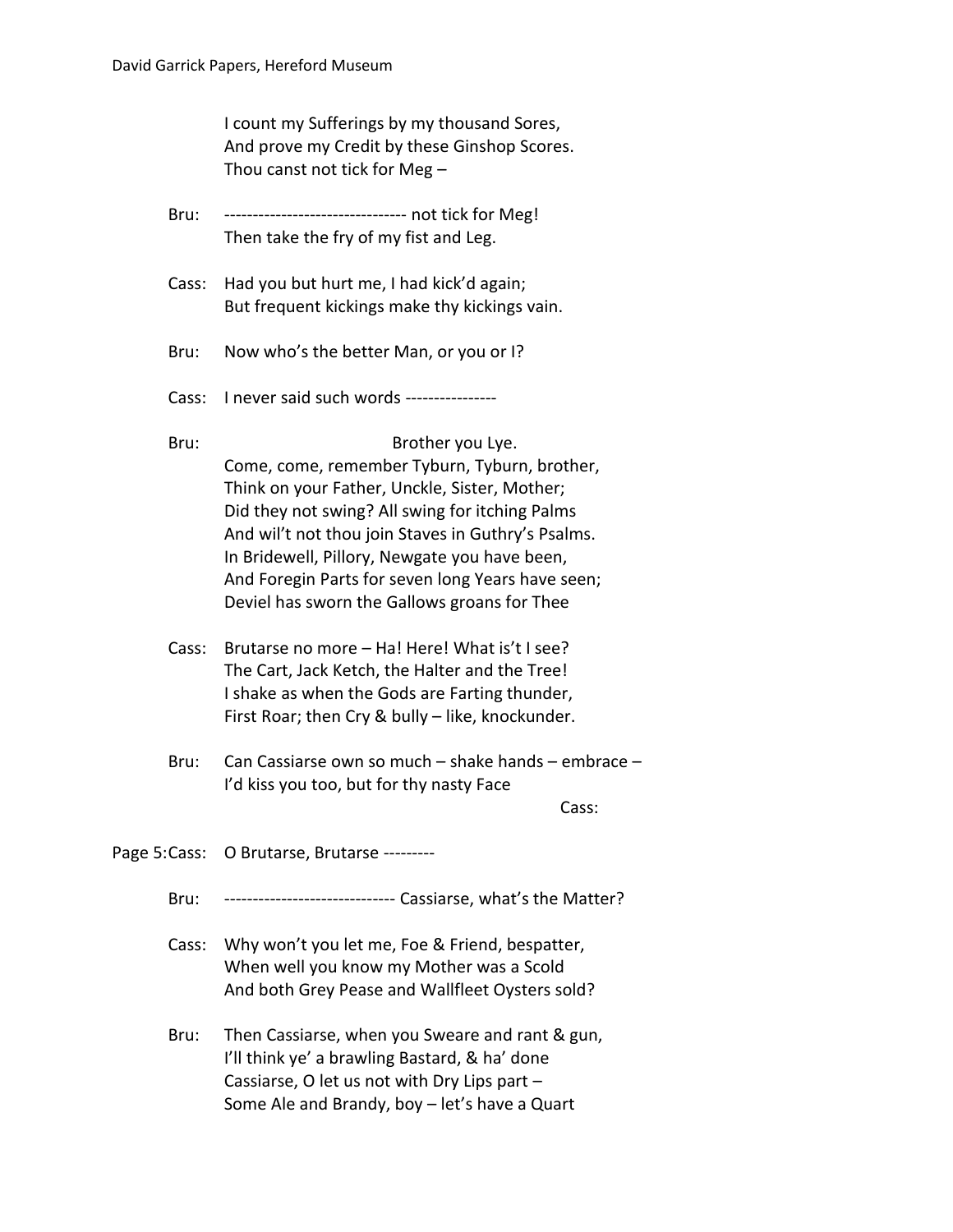- Cass: There I am with you, sir, with all my Heart. (Enter Loose-Arse the Boy, with a Jordan of Brandy and Ale. Brutarse Drinks)
- Bru: My friend, Your Health & here's rememb'ring Sue
- Cass: Such Galantry I ne'er cou'd hope from you. Fill Loosearse, 'till the Brandy touch the Brim, 'Tis Brutarse's Health – I'd be a Beast for Him I did not think You cou'd have look'd so Grim.
- Bru: Oh! Cassiarse, Oh! I'm troubled with the Gripes.
- Cass: You eat too much when e'er you Dine on Tripes. Some Gin will ease you; or, if that won't do  $-$ Thrust your Forefinger down your Throat & Spue
- Bru: Nor Puke, nor Drams avail My Heart's like Lead; No Man beares Suffering better – Brindle's Dead.
- Cass: Ha! Brindle Dead! Your Mastiff- bitch no more!
- Bru: She's dead, and gone where Trowser went before.
- Cass: O Gods! How died She! Was she hug'd by Bear, Or did the Bull rip out his Guts in air?
- Bru: Nor this, nor that. Brutarse was fast a Sleep, While She at Banstead hung for worrying Sheep. Farewell, ye Legs of mutton, Breasts of Lamb, Ye lumps of pudding and ye scraps of Ham Farewell
- Page 6: Farewell ye future hapes of noble Prog Brutarse has lost his Dinner, & his Dog
	- Cass: Excellent Brutarse! Thou art like to swine; Who keep their Trot, and do by spirts Urine; You carry Anger, as a Turd mine Arse, Just drop a bit, and all is as it was. Of what cold cucumber your Heart is made! When I am vext, I call a Spade a Spade! But, Brindle Dead –
	- Bru: ----------------------------- Name her no more, lest I Become a Sniveling Kiseminearse, and Cry.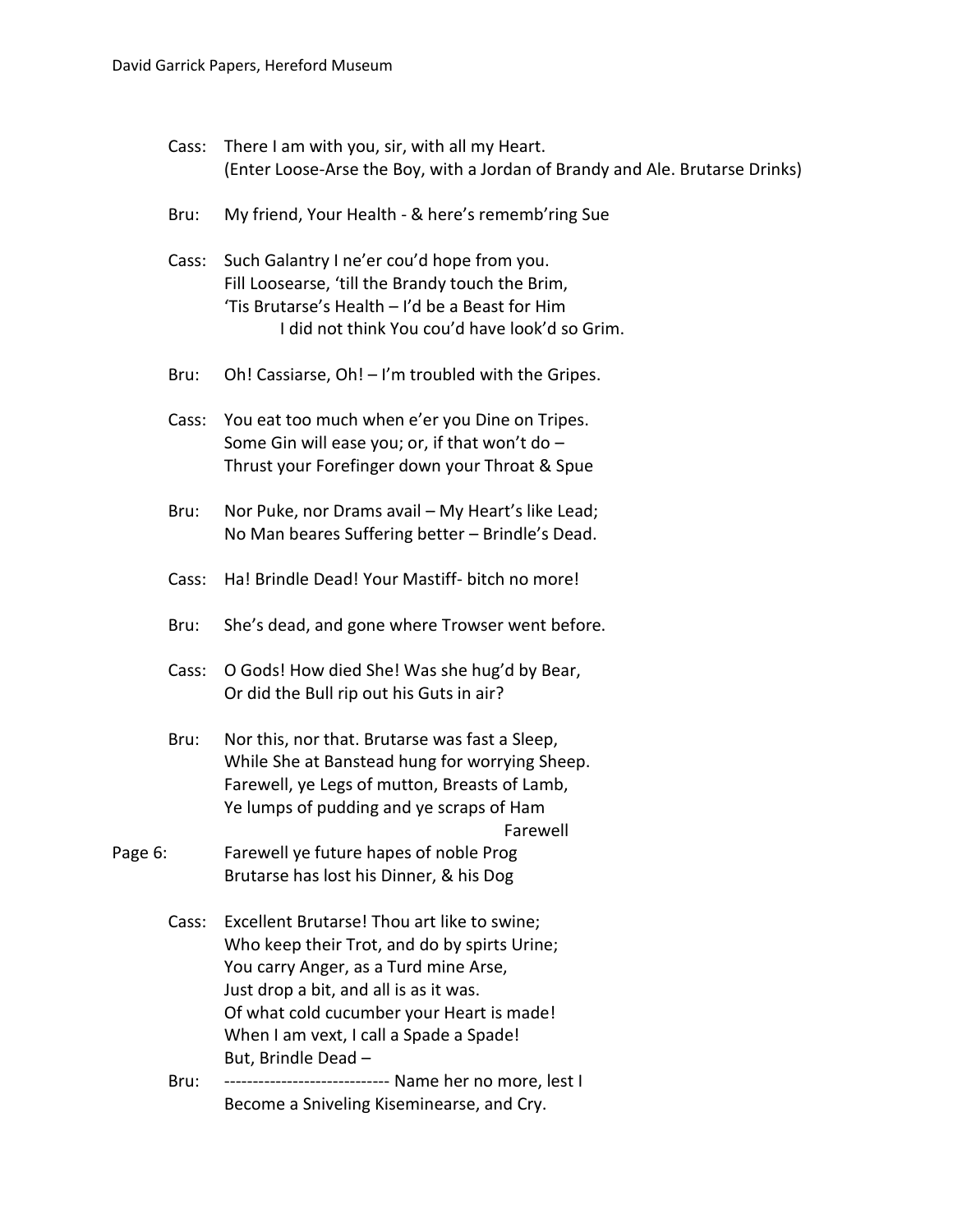| Cass:  | Brother, This was a Damnible Days work -<br>A thousand Times I wish'd myself at York.<br>Good Night - Brutarse, forgive these hasty Starts<br>Think 'em no more than transitory Farts,<br>Whose sudden Cracklings flush my Conscious Face<br>Pass off in a Stink and leave me in Disgrace                                                                                                                                                                                                                                                                                     |
|--------|-------------------------------------------------------------------------------------------------------------------------------------------------------------------------------------------------------------------------------------------------------------------------------------------------------------------------------------------------------------------------------------------------------------------------------------------------------------------------------------------------------------------------------------------------------------------------------|
| Bru:   | Thus they're forgot - And when I e'er renew<br>This Broil - or turn like Dog to lick my spue;<br>When Brutarse's Rage again our Friendship blots,<br>Be ready, Maids, with all your Chamber pots,<br>Befoul his Regimentals! - Let's to Sleep,<br>For Day and Night are playing at Bo-Peep.<br>Good Night, my friend, away with Jalap Dread,<br>Nor let your Tremblings make you shit-Bed<br>(Exit Cassiarse)<br>Where did I leave? Oh! Here's the leaf Dogsear'd<br>Where to King Arthur Gaffer Thumb appear'd.<br>(Thunder and Lightning. Enter Grillardo the Devil's Cook) |
|        | How ill this farthing Candle burns, and blue!                                                                                                                                                                                                                                                                                                                                                                                                                                                                                                                                 |
| Page 7 | I'll tap<br>I'll top the Glim (Snuffs it with his Fingers) - what's here? Zounds who are you?<br>That pits my Heart in Pickle and in stew?                                                                                                                                                                                                                                                                                                                                                                                                                                    |
| Grill: | I am Old Nick's Cook - & hither I am come,<br>To slice some Steiks from off thy Brawny Bum<br>Make Sausage of thy Guts, & Candles of thy Fat<br>And cut thy Cock off, to regale his Cat.                                                                                                                                                                                                                                                                                                                                                                                      |
| Bru:   | Art thou, in Hell, a Ruler of the Roast?<br>I would not care $a - (s$ naps his Fingers) for such a Ghost.                                                                                                                                                                                                                                                                                                                                                                                                                                                                     |
| Grill: | And dost thou think to hide they Crime from me?<br>Tho' thou blind'st Cassiarse, yet thou can'st not We<br>Your Wife thou Murther'd - shall I say for What?<br>Because she leak'd beside the Chamber-Pot:<br>Your Sisters you Debauch'd in anger sudden,<br>Because they put no plumbs into your Pudding<br>You, Nero like, rip'd up your Mothers Belly,<br>And boil'd your Father to make Calves foot Jelly.<br>Adieu; to Hell I'm going to prepare<br>This redhot Gridiron against you come here:                                                                           |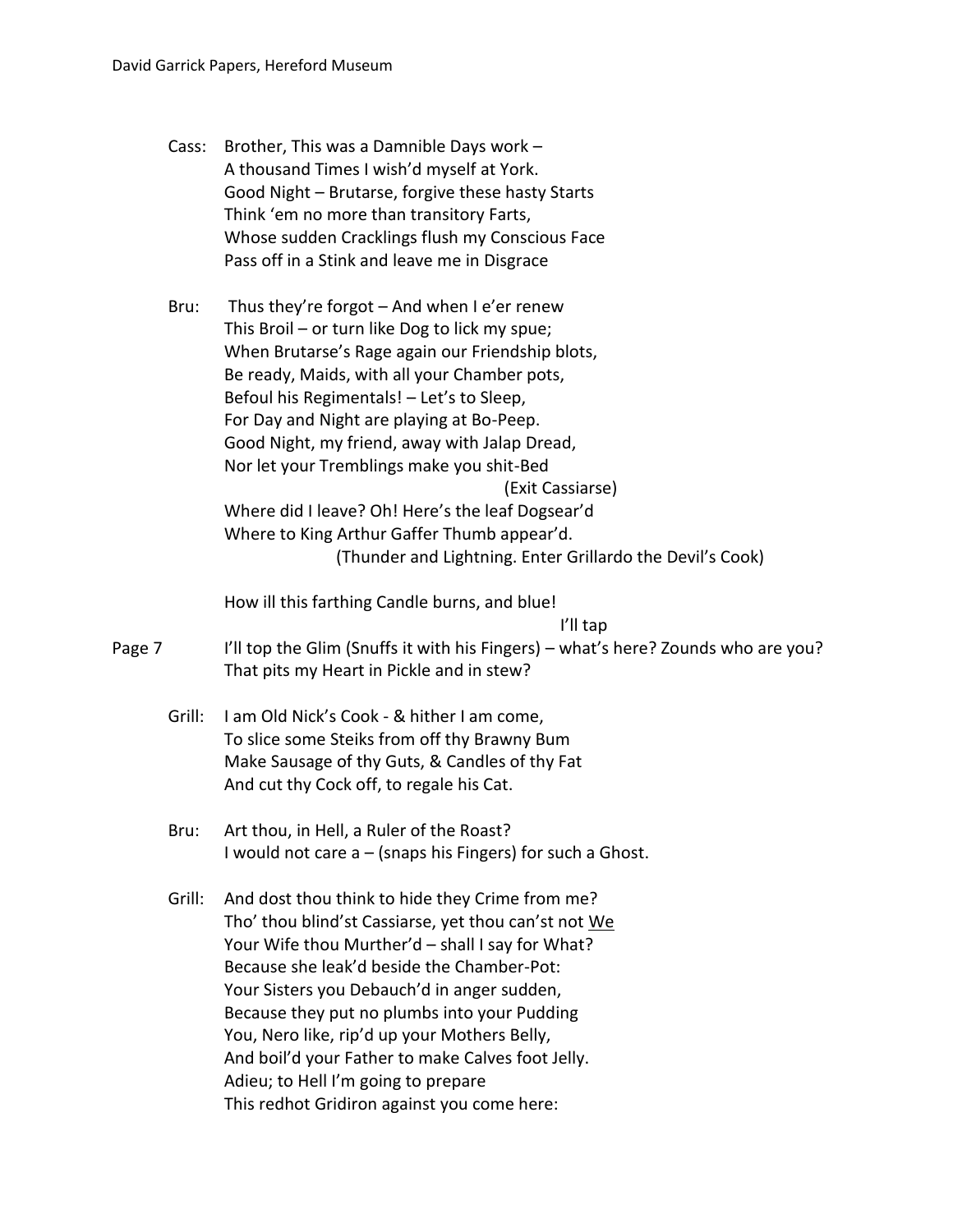Pack your Duds and meet me at Rag-Fair,

- Bru: My Trull keeps Shop in porridge Row I'll meet thee there
- Grill; But first to Westminster I'll make my Way, And with a Gang of Lawyers Load my Dray Next to fam'd Warwick Lane away I'll whiz, My Master Satan wants a Household Phiz: Last to where Convocaton sits I'll fly, For I've a fatars'd Chaplain in my Eye. But ha! I'm call'd – Hell gapes! I'm on the Brink! Brutarse, prepare – for now I feel, I sink.

(Walks off)

Bru: Now I've got courage, & could Box a few, The Ghost

Page 8: The Ghost is gone – I'll call him back - Here, You He comes not at my Call – What must I do? Sure he befoul'd him, as he parted hence, I sent the flavour of his reverence: Or thick, or thin, I vow, I cannot tell But strong of Sulphur proves it comes from Hell. This for the Gohst [sic] (Clapping his hand on his arse) Ha! haw! What's here I feel? I Nose it too – and here's a Plaguey Deal It looks, but does not smell, like orange Peel – But I must clean myself before I go Lest they should call me shitten arse below – Mortals from hence be warne'd and take great heed That when your Belly's full, you do your Need; Trust not your Breech too far – Our Moral teaches, That Turds were made for Pots, and not for Breeches

## **Notes**:

Aileen Osborn, 'The Literary Material in the Hereford Garrick Papers' M.Phil. thesis, University of Birmingham, 1999, 33-68, [transcript on pages 52-61]; Appendix 3, pages 276-7, contains comparisons showing how closely *Ragandjaw* parodies *Julius Caesar.*

p. 33 'Another similar manuscript was discovered amongst the papers of Garrick's friend, William Windham. That document remained until recently at the Windham family home, Felbrigg Hall in Cromer near Norwich, now a National Trust property. It has since been removed